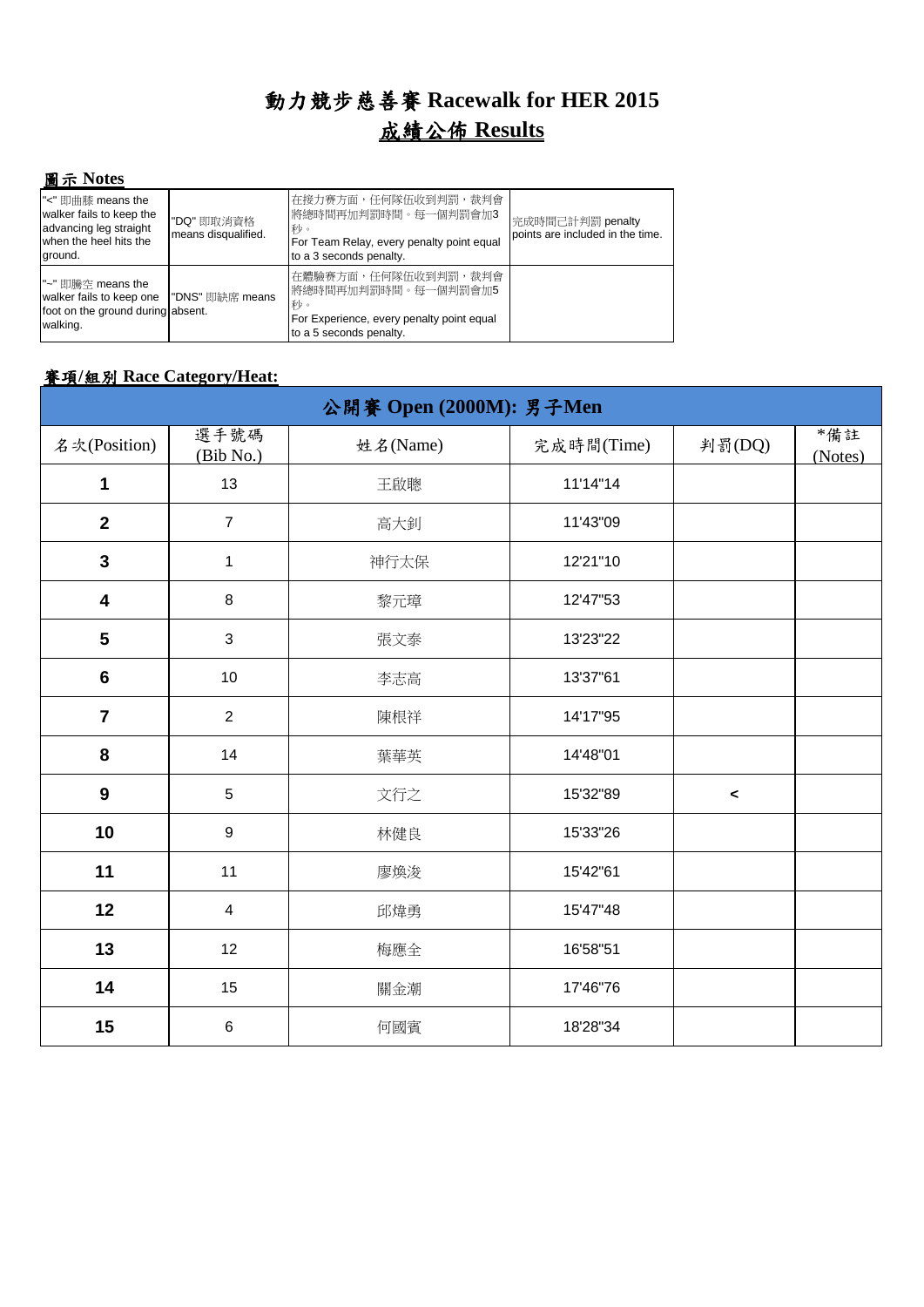| 公開賽 Open (2000M): 女子Women |                         |                |            |        |                |  |
|---------------------------|-------------------------|----------------|------------|--------|----------------|--|
| 名次(Position)              | 選手號碼<br>(Bib No.)       | 姓名(Name)       | 完成時間(Time) | 判罰(DQ) | *備註<br>(Notes) |  |
| $\mathbf 1$               | 13                      | 梁玉燕            | 11'40"84   |        |                |  |
| $\mathbf{2}$              | $\mathbf{1}$            | <b>ADA LAM</b> | 11'43"03   |        |                |  |
| $\mathbf{3}$              | 10                      | 賴紅蓮            | 12'39"93   |        |                |  |
| $\overline{\mathbf{4}}$   | $\,6\,$                 | 周愛霞            | 13'35"39   |        |                |  |
| $5\phantom{.0}$           | $\overline{7}$          | 周愛玲            | 13'48"53   |        |                |  |
| $\bf 6$                   | $\overline{\mathbf{4}}$ | 陳祉晴            | 14'08"51   |        |                |  |
| $\overline{\mathbf{7}}$   | 16                      | 莫秀怡            | 14'24"40   |        |                |  |
| 8                         | 14                      | 馬玉琴            | 14'30"60   |        |                |  |
| 9                         | 19                      | 戴恵玲            | 14'54"11   |        |                |  |
| 10                        | $\bf 8$                 | 鄒穎怡            | 15'08"34   |        |                |  |
| 11                        | $\boldsymbol{9}$        | 何悅雯            | 15'17"29   |        |                |  |
| 12                        | 11                      | 黎美容            | 15'32"87   |        |                |  |
| 13                        | $\mathbf{3}$            | 陳小雲            | 15'53"58   |        |                |  |
| 14                        | 18                      | 蘇桂香            | 15'56"40   |        |                |  |
| 15                        | $\mathbf{2}$            | 陳桂英            | 16'17"97   |        |                |  |
| 16                        | $\sqrt{5}$              | 陳映嬋            | 16'19"87   |        |                |  |
| 17                        | 12                      | 梁譯方            | 17'53"83   |        |                |  |
| 18                        | 15                      | 文英麗            | <b>DNS</b> |        |                |  |
| 19                        | 20                      | 曹秀敏            | <b>DNS</b> |        |                |  |
| 20                        | 17                      | 蕭錦嫺            | <b>DNS</b> |        |                |  |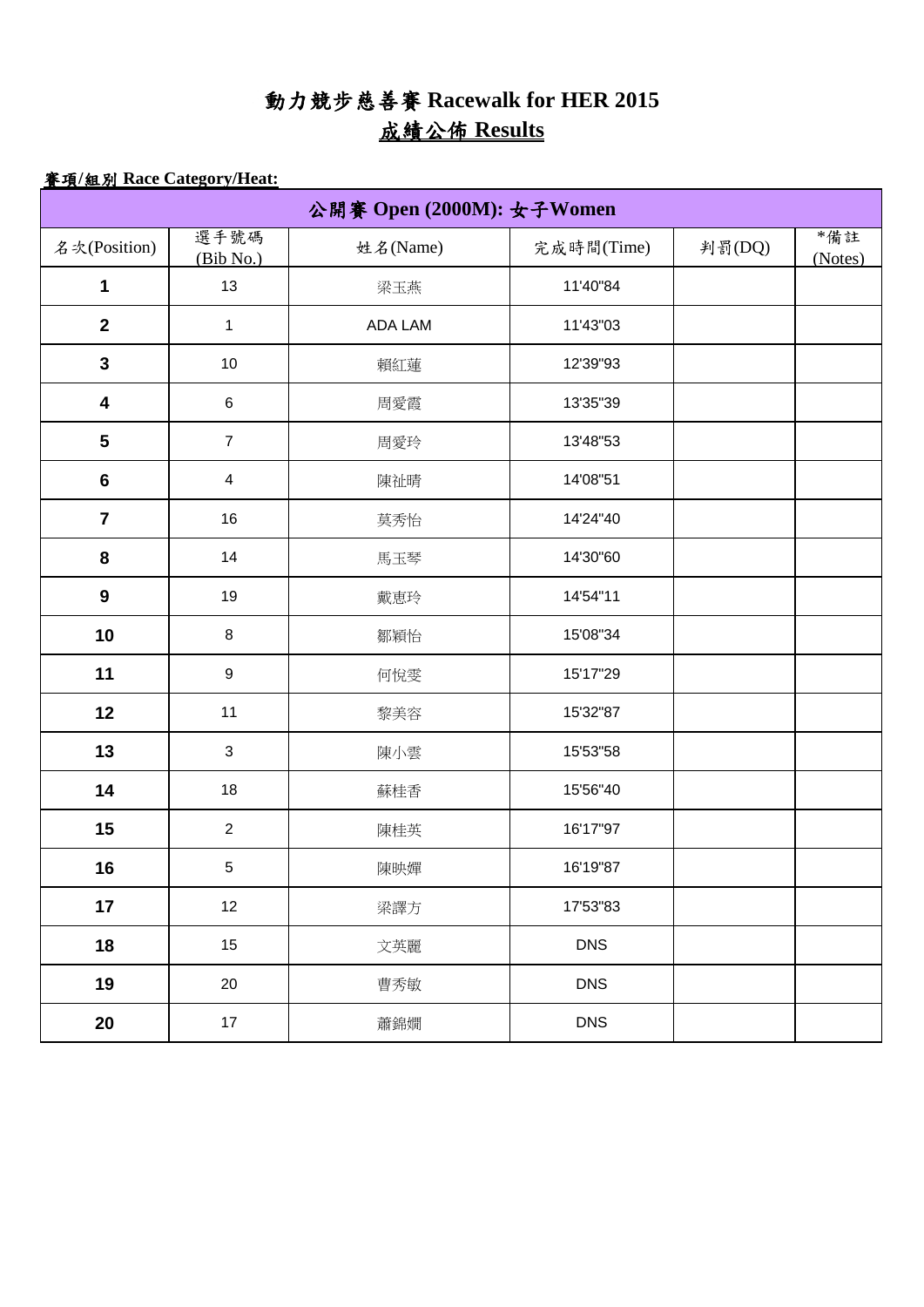| 體驗賽 Experience (800M): 男子壯年 Men-Master |                   |          |            |         |                |  |  |
|----------------------------------------|-------------------|----------|------------|---------|----------------|--|--|
| 名次(Position)                           | 選手號碼<br>(Bib No.) | 姓名(Name) | 完成時間(Time) | 判罰(DQ)  | *備註<br>(Notes) |  |  |
|                                        | 5                 | 徐家輝      | 4'07"24    |         |                |  |  |
| 2                                      | 3                 | 盧適之      | 5'00"60    | $\prec$ |                |  |  |
| 3                                      | 6                 | 黃儉全      | 5'45"59    |         |                |  |  |
| 4                                      | $\overline{2}$    | 關金潮      | 6'34"25    | ≺       |                |  |  |
| 5                                      |                   | 何渭枝      | <b>DNS</b> |         |                |  |  |
| 6                                      | 4                 | 柯偉雄      | <b>DNS</b> |         |                |  |  |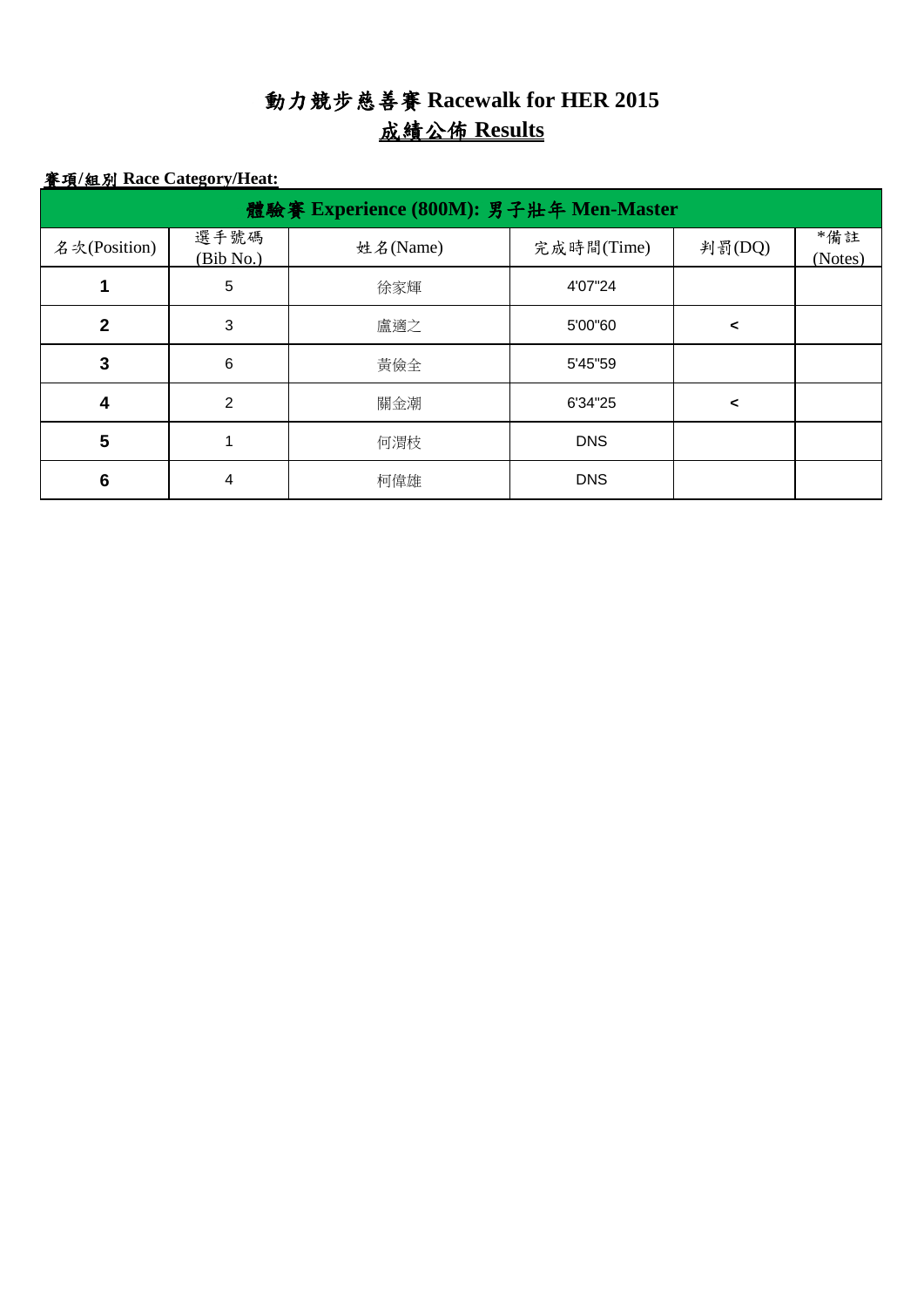| <u> 賽項/組別 Race Category/Heat:</u>      |                   |          |            |        |                |  |  |
|----------------------------------------|-------------------|----------|------------|--------|----------------|--|--|
| 體驗賽 Experience (800M): 男子青年 Men-Junior |                   |          |            |        |                |  |  |
| 名次(Position)                           | 選手號碼<br>(Bib No.) | 姓名(Name) | 完成時間(Time) | 判罰(DQ) | *備註<br>(Notes) |  |  |
|                                        |                   | 陳澤霖      | 6'14"90    |        |                |  |  |
| 2                                      | 2                 | 何志浩      | 6'15"22    |        |                |  |  |
| 3                                      | 3                 | 劉世佑      | 7'43"32    |        |                |  |  |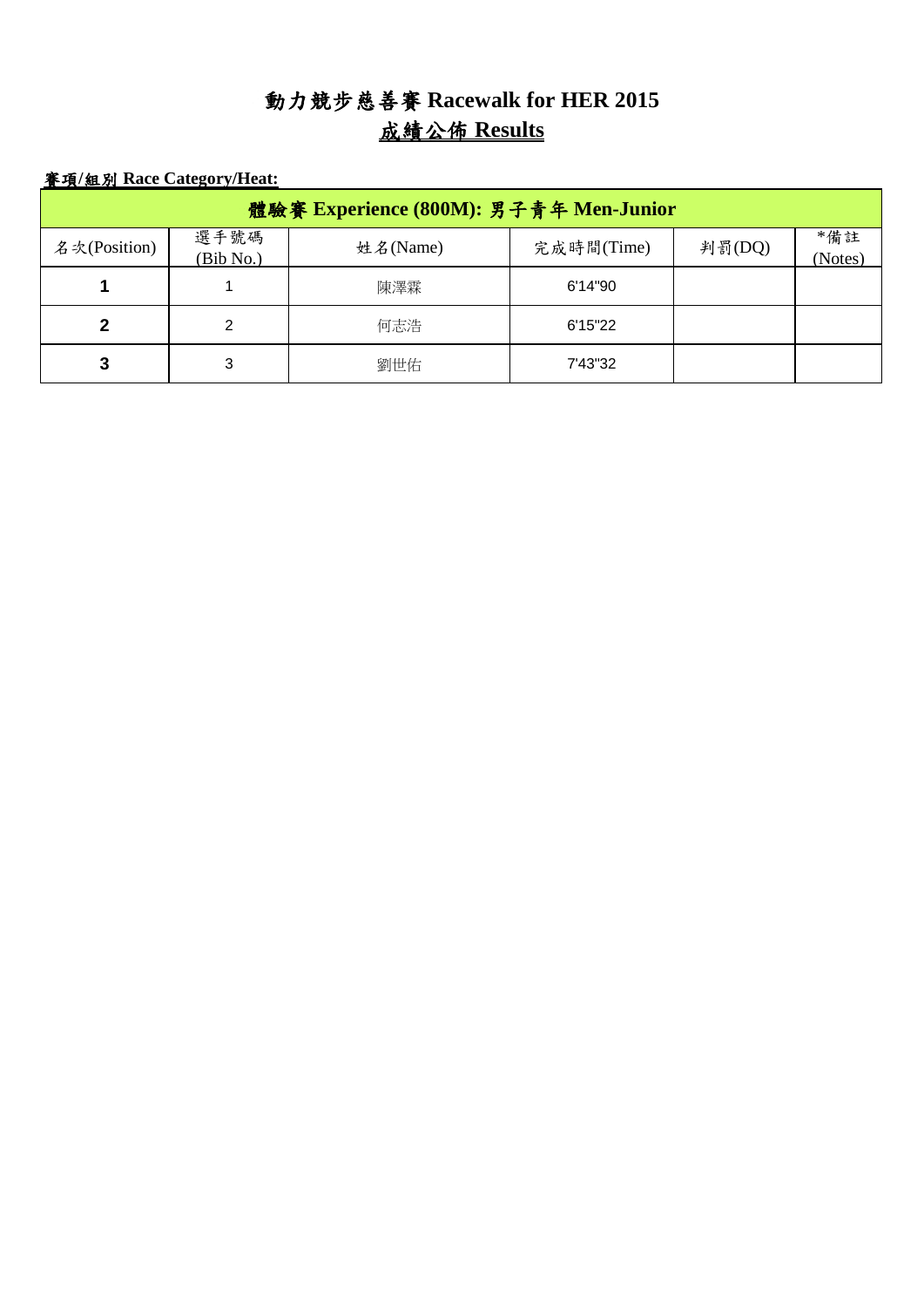| 體驗賽 Experience (800M): 女子壯年 Women-Master |                   |                          |            |        |                |  |  |
|------------------------------------------|-------------------|--------------------------|------------|--------|----------------|--|--|
| 名次(Position)                             | 選手號碼<br>(Bib No.) | 姓名(Name)                 | 完成時間(Time) | 判罰(DQ) | *備註<br>(Notes) |  |  |
| $\mathbf 1$                              | 5                 | 曹可欣                      | 5'31"56    |        |                |  |  |
| $\mathbf{2}$                             | 28                | <b>BENITA FALUYAN</b>    | 5'51"96    | $\,<$  |                |  |  |
| $\mathbf{3}$                             | $\boldsymbol{9}$  | 李少梅                      | 5'52"77    | $\,<$  |                |  |  |
| $\boldsymbol{4}$                         | $\mathbf{3}$      | 鄭劍琴                      | 5'58"36    |        |                |  |  |
| $5\phantom{1}$                           | 26                | <b>GINA ORQUILLAS</b>    | 6'01"16    |        |                |  |  |
| $6\phantom{1}$                           | $\overline{7}$    | 林淑蘭                      | 6'05"57    |        |                |  |  |
| $\overline{\mathbf{7}}$                  | 4                 | 張敬聞                      | 6'14"28    |        |                |  |  |
| 8                                        | 10                | 李慧賢                      | 6'17"71    |        |                |  |  |
| 9                                        | $\,6$             | 葉換娣                      | 6'18"73    | $\,<$  |                |  |  |
| 10                                       | $\overline{2}$    | 陳嘉雯                      | 6'23'92    |        |                |  |  |
| 11                                       | 22                | 陳碧君                      | 6'34"58    |        |                |  |  |
| 12                                       | 29                | MARY JANE BIYAD          | 6'34"75    |        |                |  |  |
| 13                                       | 27                | AMBARINI BT SAHARI KASCO | 6'37"87    | <<     |                |  |  |
| 14                                       | 8                 | 劉珊珊                      | 6'39"75    |        |                |  |  |
| 15                                       | 15                | 蘇彩紅                      | 6'43"32    |        |                |  |  |
| 16                                       | 19                | 袁惠珠                      | 6'57"46    |        |                |  |  |
| 17                                       | 13                | 盧國敏                      | 6'58"04    |        |                |  |  |
| 18                                       | 25                | ROWENA C. CUEVAS         | 7'02"65    |        |                |  |  |
| 19                                       | 24                | <b>DORIS GUILON</b>      | 7'02"86    |        |                |  |  |
| 20                                       | 16                | 温曲清                      | 7'07"32    |        |                |  |  |
| 21                                       | 23                | 胡小鳳                      | 7'07"70    |        |                |  |  |
| 22                                       | 18                | 向集美                      | 7'09"82    |        |                |  |  |
| 23                                       | $\mathbf{1}$      | <b>BINDU MALLA</b>       | 7'42"00    |        |                |  |  |
| 24                                       | 21                | 范玉金                      | 7'43"89    |        |                |  |  |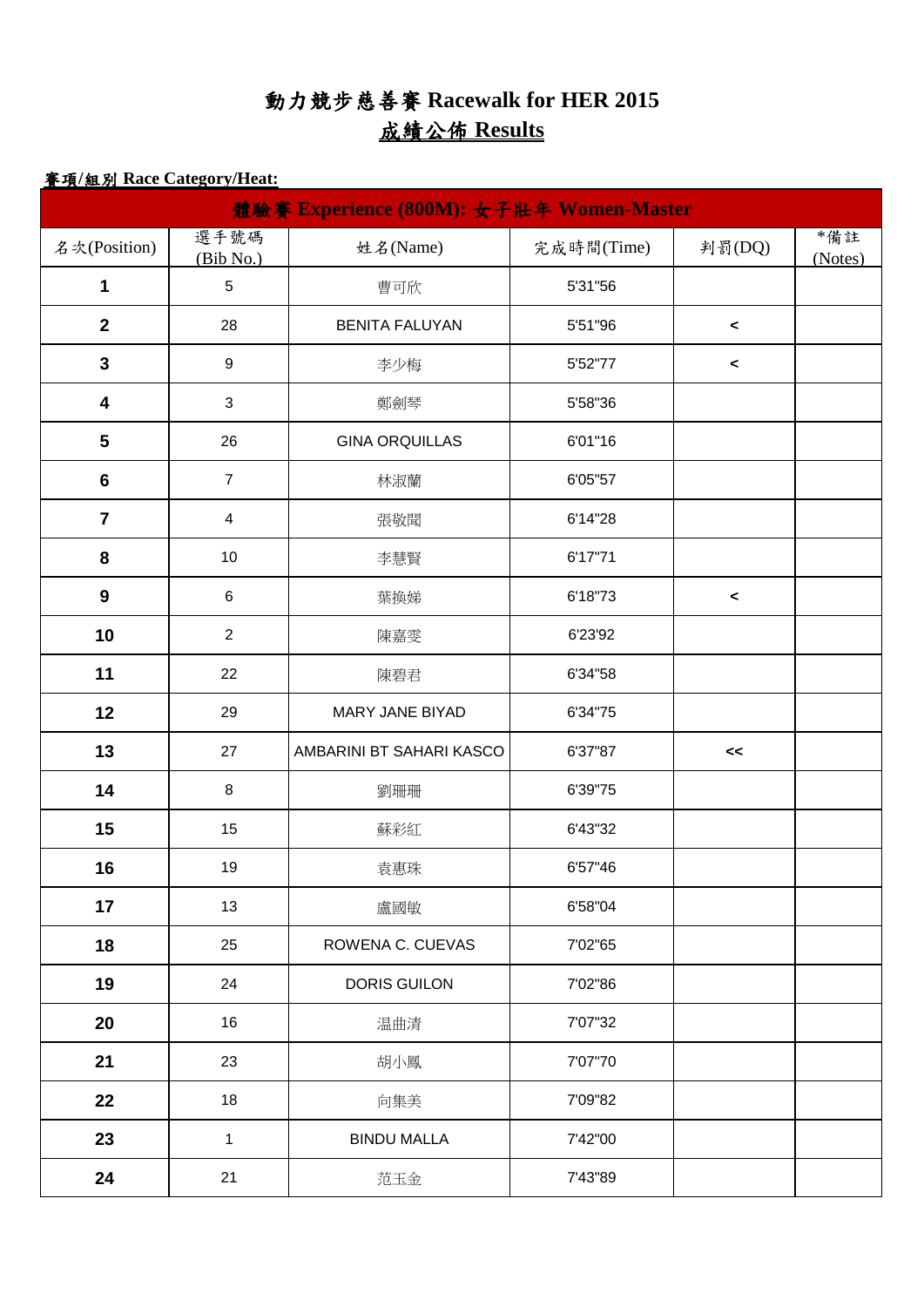| 25 | 11 | 李玉華 | 7'44"21    |  |
|----|----|-----|------------|--|
| 26 | 14 | 金佩瑋 | 7'49"27    |  |
| 27 | 20 | 李顏茹 | 8'07"27    |  |
| 28 | 12 | 勞開合 | <b>DNS</b> |  |
| 29 | 17 | 黃敏兒 | <b>DNS</b> |  |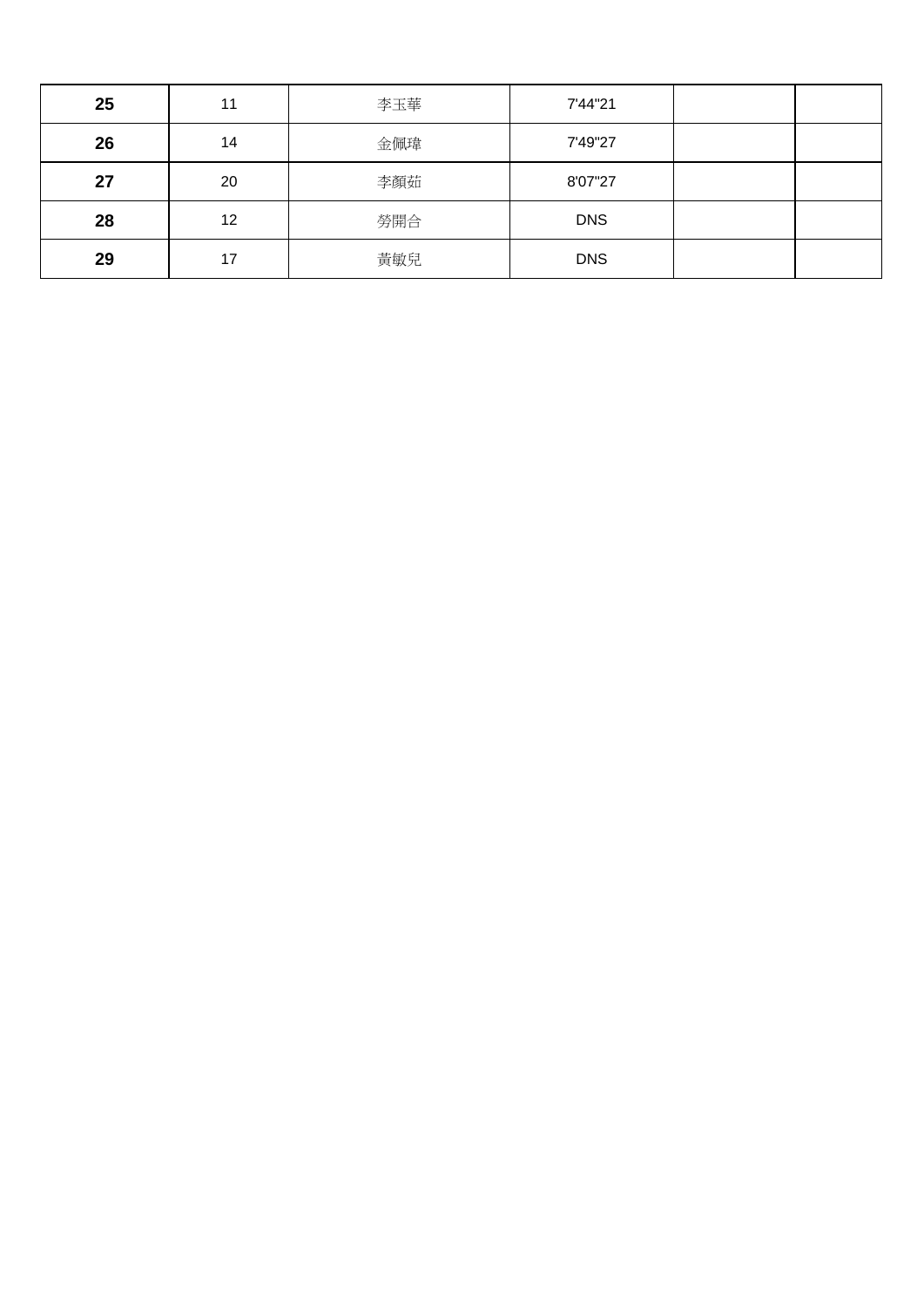| 體驗賽 Experience (800M) (女子青年 Women-Junior) |                         |                            |                 |                          |                |
|-------------------------------------------|-------------------------|----------------------------|-----------------|--------------------------|----------------|
| 名次(Position)                              | 選手號碼<br>(Bib No.)       | 姓名(Name)                   | 完成時間(Time)      | 判罰(DQ)                   | *備註<br>(Notes) |
| 1                                         | $\sqrt{5}$              | 萬凱文                        | 4'45"92         |                          |                |
| $\overline{2}$                            | 11                      | 吳子儀                        | 5'22"15         |                          |                |
| $\mathbf{3}$                              | 12                      | 游佩珊                        | 5'26"94         |                          |                |
| $\overline{\mathbf{4}}$                   | 10                      | 謝靜婷                        | 5'48"94         |                          |                |
| 5                                         | $\mathbf{1}$            | 鄭詩薇                        | 5'51"16         |                          |                |
| $6\phantom{1}$                            | 18                      | <b>SITI HASRANI</b>        | 6'16"03         |                          |                |
| $\overline{\mathbf{7}}$                   | 8                       | <b>SANG PEMA DUKPA</b>     | 6'17"65         | $\prec$ $\sim$           |                |
| 8                                         | 15                      | <b>ANIYAH</b>              | 6'19"91         |                          |                |
| $\boldsymbol{9}$                          | $\overline{7}$          | <b>SAMIRA PRADHAN</b>      | 6'23"76<br><<<< |                          |                |
| 10                                        | 16                      | <b>MINARSIH</b><br>6'25"24 |                 | $\checkmark$             |                |
| 11                                        | 19                      | MARY LOU COBLADO           | 6'38"05         |                          |                |
| 12                                        | 20                      | <b>KAYE FERRER</b>         | 6'39"23         |                          |                |
| 13                                        | $\boldsymbol{9}$        | 曾樂欣                        | 6'41"19         |                          |                |
| 14                                        | 17                      | <b>BRENDA BRIGITTA</b>     | 6'43"66         | ∼                        |                |
| 15                                        | 6                       | 吳凱琪                        | 6'48"26         |                          |                |
| 16                                        | 14                      | SERRNO AUATELIA ATIEUZA    | 6'51"43         | $\lt$ $\lt$ $\lt$ $\sim$ |                |
| 17                                        | $\mathbf{3}$            | <b>KANCHAN GURUNG</b>      | 6'52"22         | $\,<$                    |                |
| 18                                        | $\overline{2}$          | 許多緻                        | 7'00"94         |                          |                |
| 19                                        | $\overline{\mathbf{4}}$ | 劉建芝                        | 7'07"23         |                          |                |
| 20                                        | 13                      | CHARITY N. TUL-ID          | 8'12"40         |                          |                |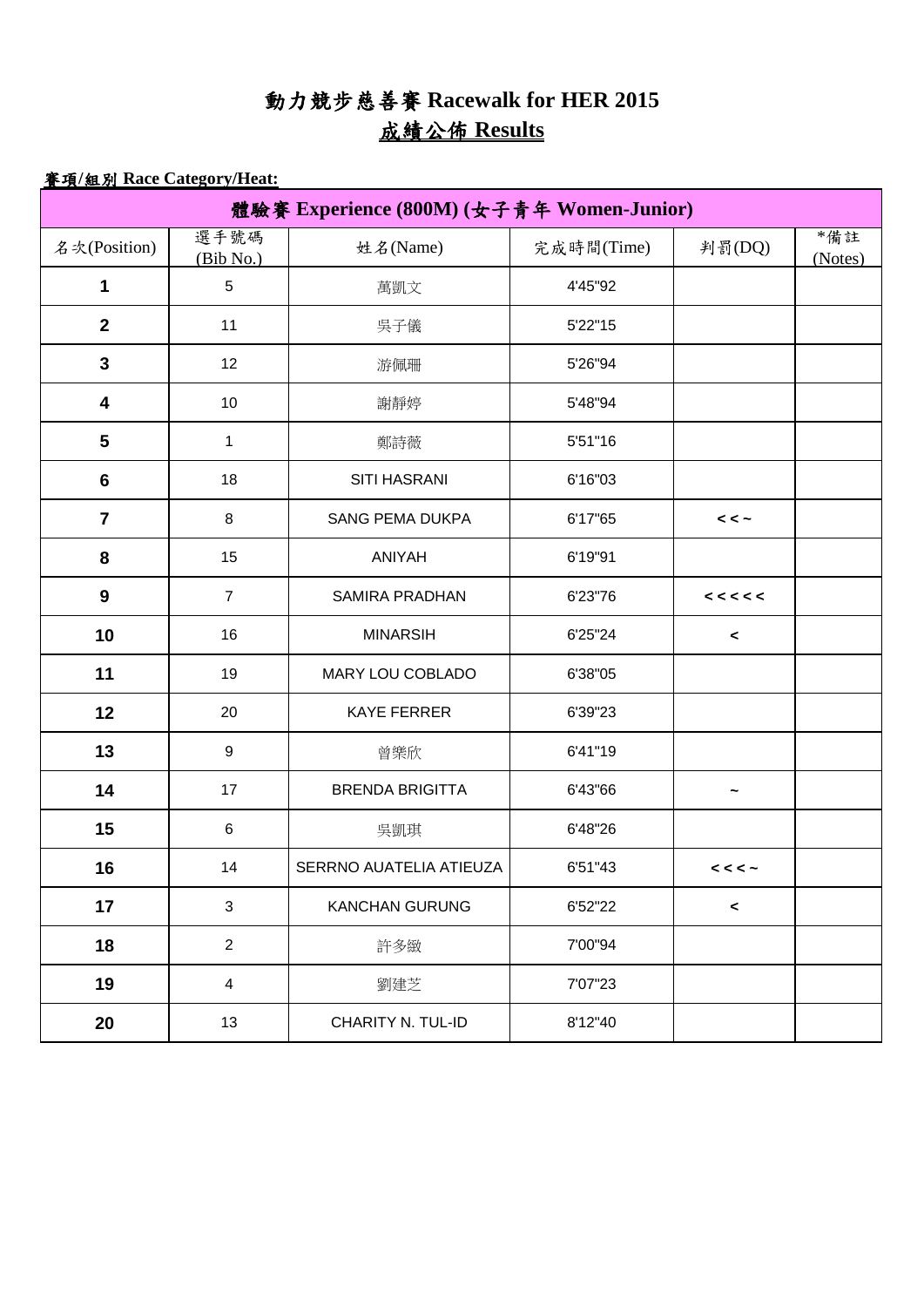| 至尊接力賽 Premium Relay (4X100M) |               |                 |       |           |                                                     |  |  |
|------------------------------|---------------|-----------------|-------|-----------|-----------------------------------------------------|--|--|
| 名次(Position)                 | 隊伍號碼(Bib No.) | 隊伍名稱(Team)      |       |           | 完成時間(Time)   加時(Penalty)   總時間(Final Time)   判罰(DQ) |  |  |
| 1                            | 5             | 神行太保            | 2'01" |           | 2'01"                                               |  |  |
| $\mathbf{2}$                 | 6             | 她敢於改變隊          | 2'02" | Add 3 sec | 2'05"                                               |  |  |
| 3                            | 2             | 漢方醫藥隊           | 2'08" | Add 3 sec | 2'11"                                               |  |  |
| 4                            | 3             | 漢立方             | 2'10" | Add 6 sec | 2'16"                                               |  |  |
| 5                            | 4             | <b>HER Fund</b> | 2'30" |           | 2'30"                                               |  |  |
| 6                            |               | 同路人甲乙丙丁         | 2'50" |           | 2'50"                                               |  |  |